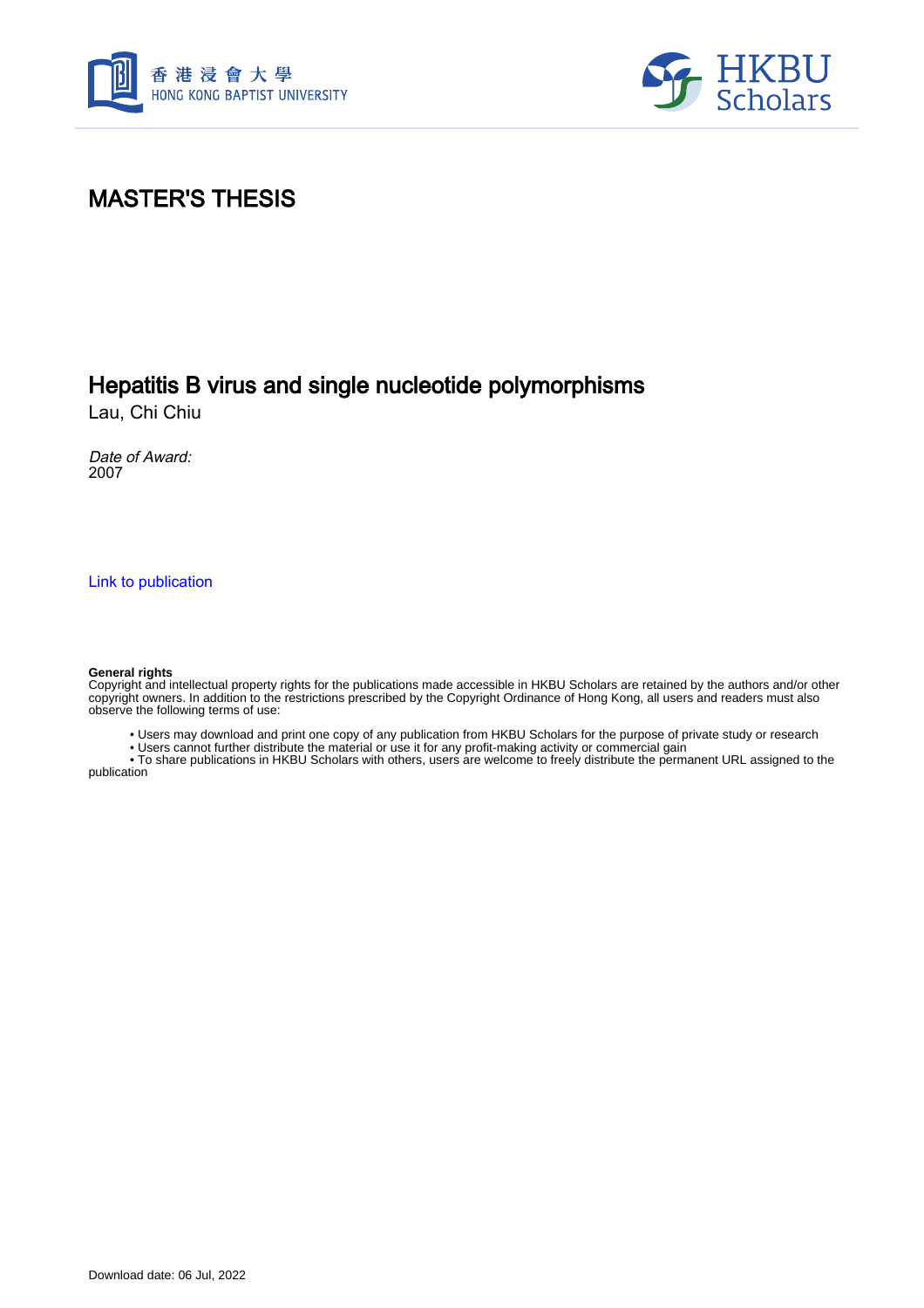**Hepatitis B Virus and Single Nucleotide Polymorphisms** 

**LAU Chi Chiu** 

**A thesis submitted in partial fulfillment of the requirements** 

**for the degree of** 

**Master of Philosophy** 

**Principal Supervisor: Prof. Ricky WONG Ngok Shun** 

**Hong Kong Baptist University** 

**May 2007**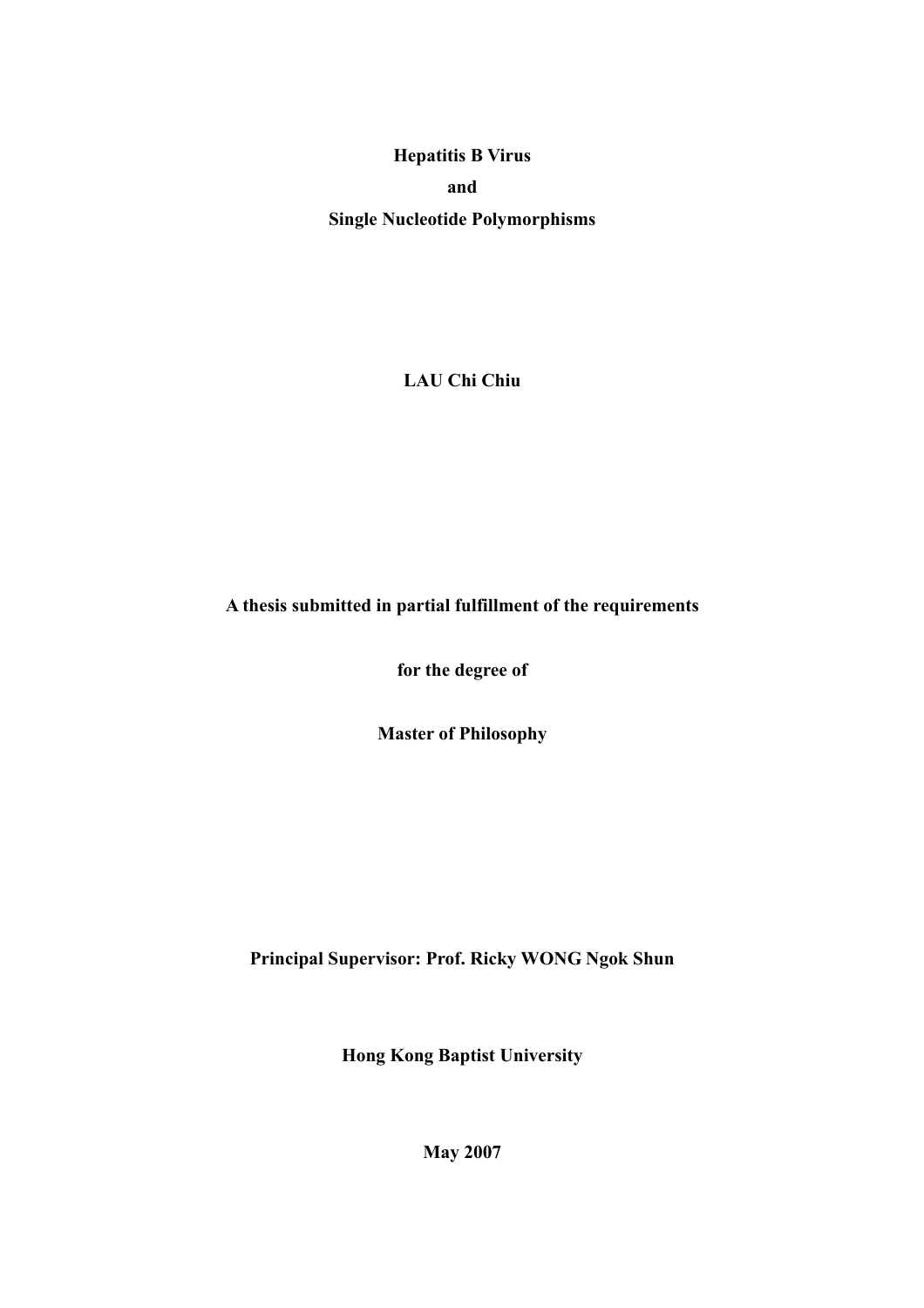### **Abstract**

Hepatitis B is a major disease which causes serious public health problems worldwide. Hepatitis B virus (HBV) genome is composed of four open reading frames (ORFs), i.e. core C, surface S, polymerase P and X gene. The development of point mutations or single nucleotide polymorphisms (SNPs) on these genes during chronic HBV infection is associated with liver cirrhosis and hepatocellular carcinoma (HCC). Therefore, high throughput and simultaneous screening for these mutations is highly advocated for monitoring the disease development. Firstly, arrayed primer extension (APEX) was applied for the detection of HBV SNPs at the pre-C/BCP region. APEX was optimized APEX for simultaneous detection of 8 SNPs in the pre-C/BCP region. The Pre-C/BCP regions of HBV from 36 HBV infected patients were amplified by PCR. After purification and fragmentation, the short single-stranded HBV DNA fragments were allowed to hybridize with the oligonucleotides corresponding to the SNPs immobilized on glass slides, followed by the incorporation of different fluorescently labeled dideoxynucleotides. This allows fast and unequivocal discriminations between wild type and mutant genotypes with high dideoxynucleotide incorporation efficiency, sensitivity and specificity. The coexistence of both genotypes was also detected, which was undetected by DNA sequencing. Then experience on APEX was further extended to identify the SNPs present in C, P, S and X gene of HBV genome. Thirty common SNPs were genotyped in 33 HBV carriers. The optimized APEX conditions were used. DNA sequencing was also involved for method validation. Again, high signal-to-noise ratios, sensitivities and specificities were obtained on most SNPs. The ability to identify the co-existence of wild-type and mutant genotype in one SNP indicating that APEX is a reliable HBV SNPs genotyping platform. By prevalence study on the 33 HBV infected patients, the most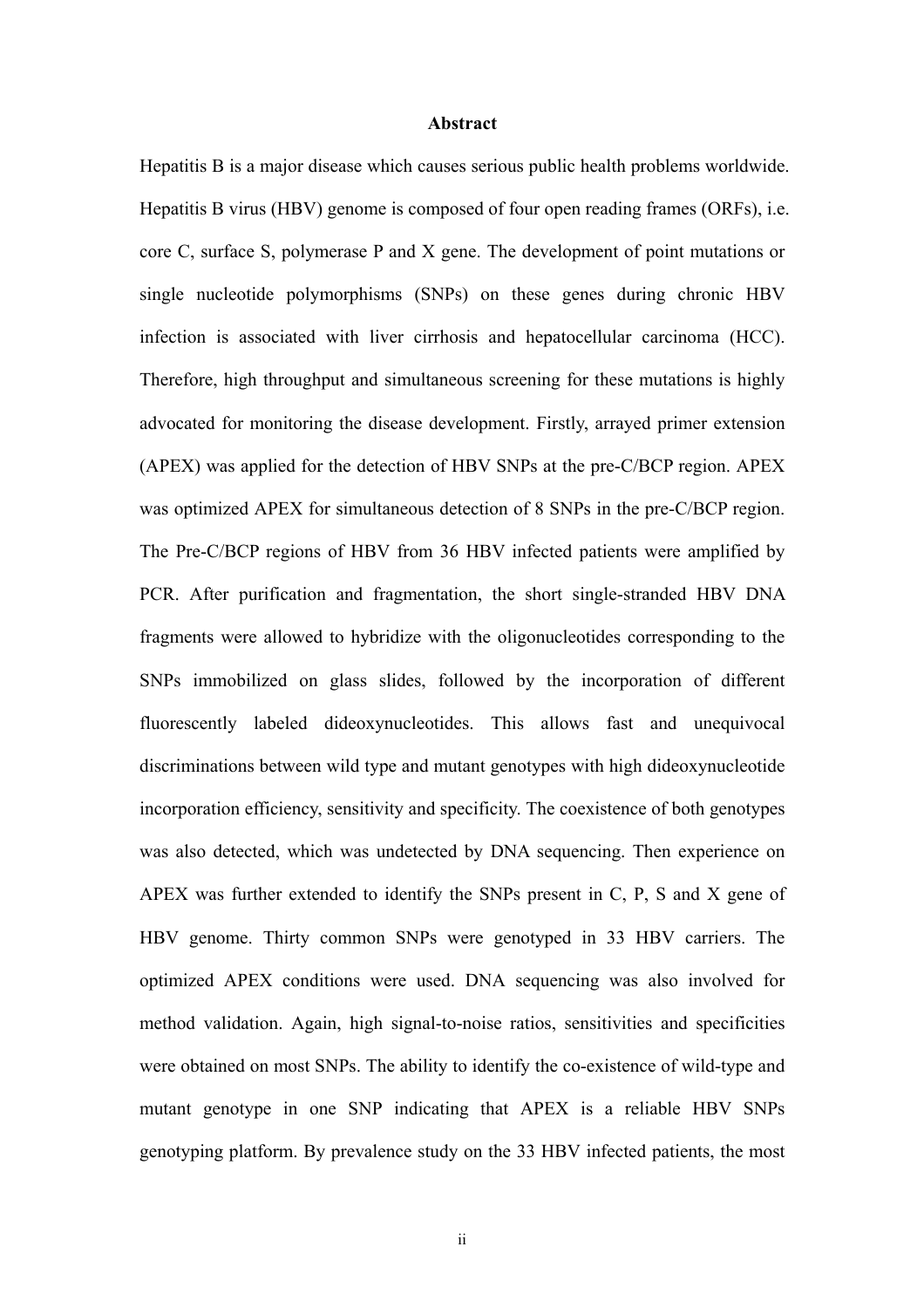frequent SNPs in the HBV genome are present in the pre-C/BCP region. Secondly, another technology, matrix-assisted laser desorption/ionization time-of-flight mass spectrometry (MALDI-TOF MS) was used as an alternative tool to detect the 8 common SNPs present in pre-C/BCP region of HBV. By designing specific genotyping primers with known molecular masses, one dideoxynucleotide complementary to the SNPs could be extended unambiguously at the 3' end of the primers by DNA polymerase. The primer extension products were subjected to MALDI-TOF MS for mass analysis. The genotypes of each SNP were differentiated according to the mass differences between the extended and non-extended primers. The capability of MALDI-TOF MS to differentiate intrinsic molecular mass differences of dideoxynucleotides and high signal-to-noise ratio allowed unequivocal SNPs genotyping. In this study, APEX and MALDI-TOF MS were developed as fast, routine and non-radioactive platforms for HBV SNP genotyping. These platforms enable large-scale and diagnostic analysis, which is a possible alternative genotyping method to DNA sequencing. The application of APEX and MALDI-TOF MS as simultaneous and high-throughput genotyping platforms for HBV SNPs genotyping may be beneficial to the development of treatment strategies for this expanding chronic hepatitis B patient population. These technologies may also be extended to other SNP-based applications.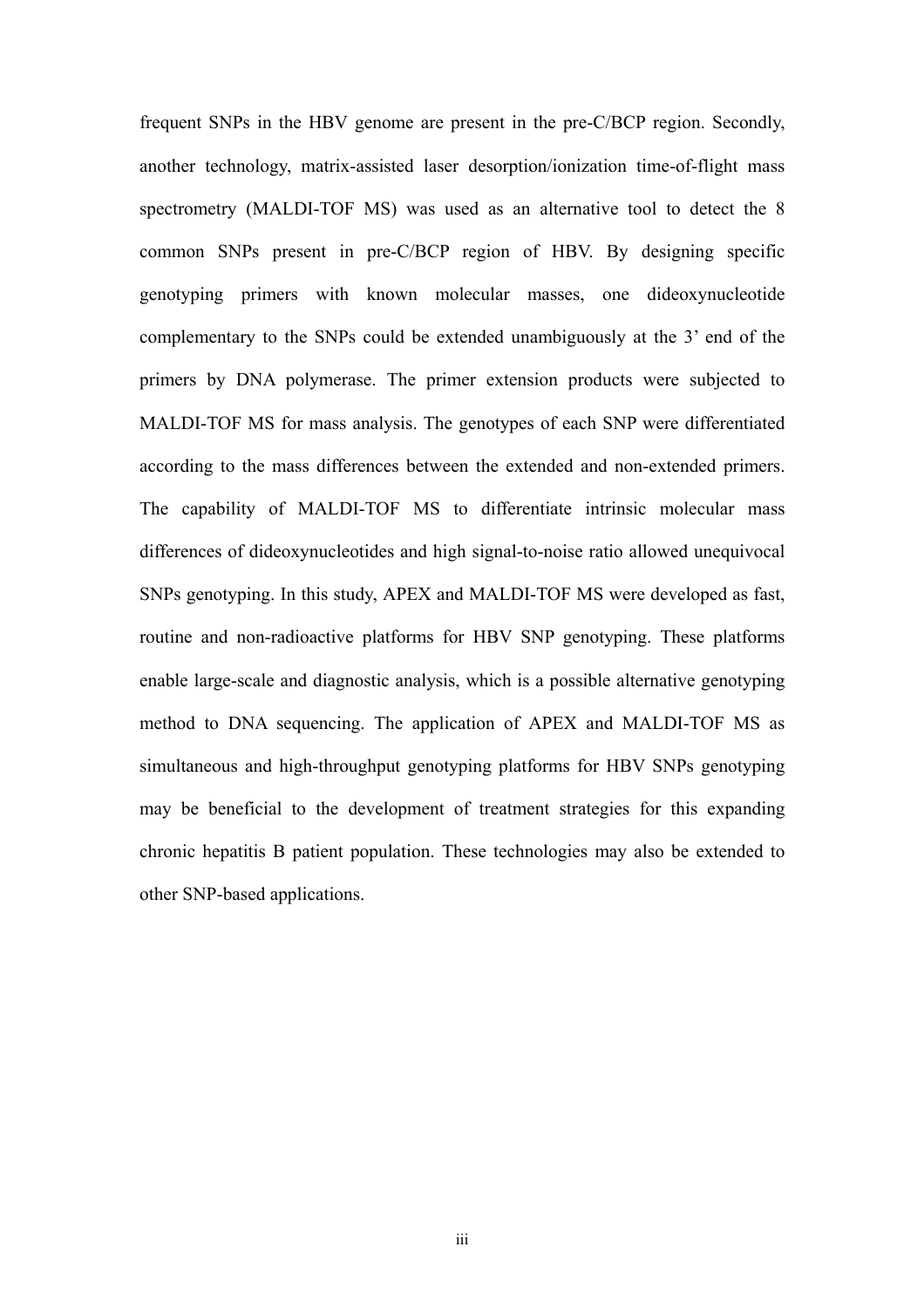### **Table of Contents**

| Declaration                                                      | $\mathbf{i}$ |  |  |
|------------------------------------------------------------------|--------------|--|--|
| Abstract                                                         |              |  |  |
| Acknowledgements                                                 |              |  |  |
| Table of Contents                                                |              |  |  |
| List of Tables                                                   |              |  |  |
| List of Figures                                                  |              |  |  |
| List of Abbreviation                                             | X1           |  |  |
|                                                                  |              |  |  |
| <b>CHAPTER 1</b> Introduction<br>1                               |              |  |  |
| Hepatitis B and Hepatitis B Virus<br>1.1                         | 1            |  |  |
| Current Situation on Hepatitis B<br>1.1.1                        | 1            |  |  |
| General Background on Hepatitis B Virus<br>1.1.2                 | 1            |  |  |
| Transmission and Prevention<br>1.1.3                             | 3            |  |  |
| HBV Genomic Organization<br>1.1.4                                | 5            |  |  |
| 1.1.4.1<br>C gene                                                | 5            |  |  |
| 1.1.4.2<br>P gene                                                | 7            |  |  |
| 1.1.4.3 S gene                                                   | 8            |  |  |
| 1.1.4.4<br>$X$ gene                                              | 9            |  |  |
| <b>HBV</b> Replication<br>1.1.5                                  | 10           |  |  |
| HBV and Hepatocarcinogenesis<br>1.1.6                            | 12           |  |  |
| Single Nucleotide Polymorphisms<br>1.2                           | 13           |  |  |
| Single Nucleotide Polymorphisms and Disease Development<br>1.2.1 | 13           |  |  |
| Single Nucleotide Polymorphisms in HBV<br>1.2.2                  | 15           |  |  |
| 1.3. Current Technologies for SNPs Detection                     | 16           |  |  |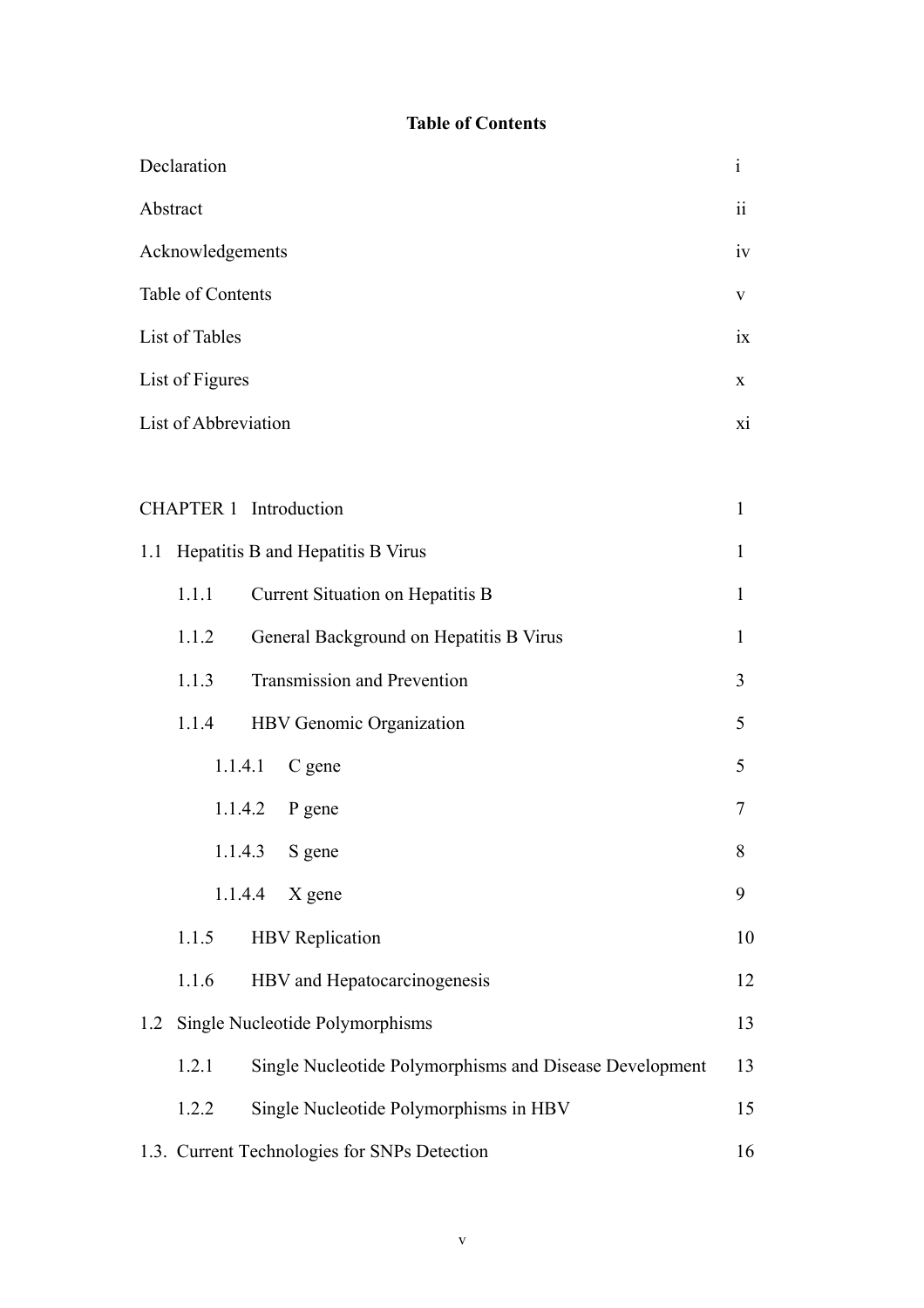|                                              | 1.3.1            | Hybridization-Based Genotyping                                      | 16 |
|----------------------------------------------|------------------|---------------------------------------------------------------------|----|
|                                              | 1.3.1.1          | DNA Microarray                                                      | 16 |
|                                              |                  | 1.3.1.2 Real-Time Polymerase Chain Reaction (Real-Time PCR)         |    |
|                                              |                  |                                                                     | 17 |
|                                              | 1.3.2            | <b>Enzyme-Based Genotyping</b>                                      | 17 |
|                                              | 1.3.2.1          | Cleavage                                                            | 17 |
|                                              |                  | 1.3.2.2 Ligation                                                    | 17 |
|                                              |                  | 1.4 Arrayed Primer Extension                                        | 17 |
|                                              |                  | 1.5 Matrix-Assisted Laser Desorption/Ionization Time-of-Flight Mass |    |
|                                              |                  | Spectrometry (MALDI-TOF MS)                                         | 20 |
|                                              | 1.6 Aim of Study |                                                                     | 20 |
|                                              | 1.6.1            | Detection of SNPs in HBV Genome by APEX                             | 21 |
|                                              | 1.6.2            | Detection of SNPs in HBV Pre-C/BCP region by                        |    |
|                                              |                  | <b>MALDI-TOF MS</b>                                                 | 22 |
|                                              |                  |                                                                     |    |
|                                              |                  | <b>CHAPTER 2</b> Materials and Methods                              | 23 |
| 2.1. Detection of SNPs in HBV Genome by APEX |                  |                                                                     | 23 |
|                                              | 2.1.1            | Selection of Patients in the Chinese Population                     | 23 |
|                                              | 2.1.2            | Genomic DNA Samples and Template Preparation                        | 23 |
|                                              | 2.1.3            | <b>DNA</b> Sequencing                                               | 26 |
|                                              | 2.1.4            | Preparation of Oligonucleotides and Array Printing                  | 26 |
|                                              | 2.1.5            | Template Preparation for APEX                                       | 30 |
|                                              | 2.1.6            | Arrayed Primer Extension (APEX)                                     | 31 |
|                                              | 2.1.7            | Image Recording and Analysis                                        | 32 |
| 2.2                                          |                  | Detection of SNPs in HBV Pre-C/BCP Region by MALDI-TOF MS           | 33 |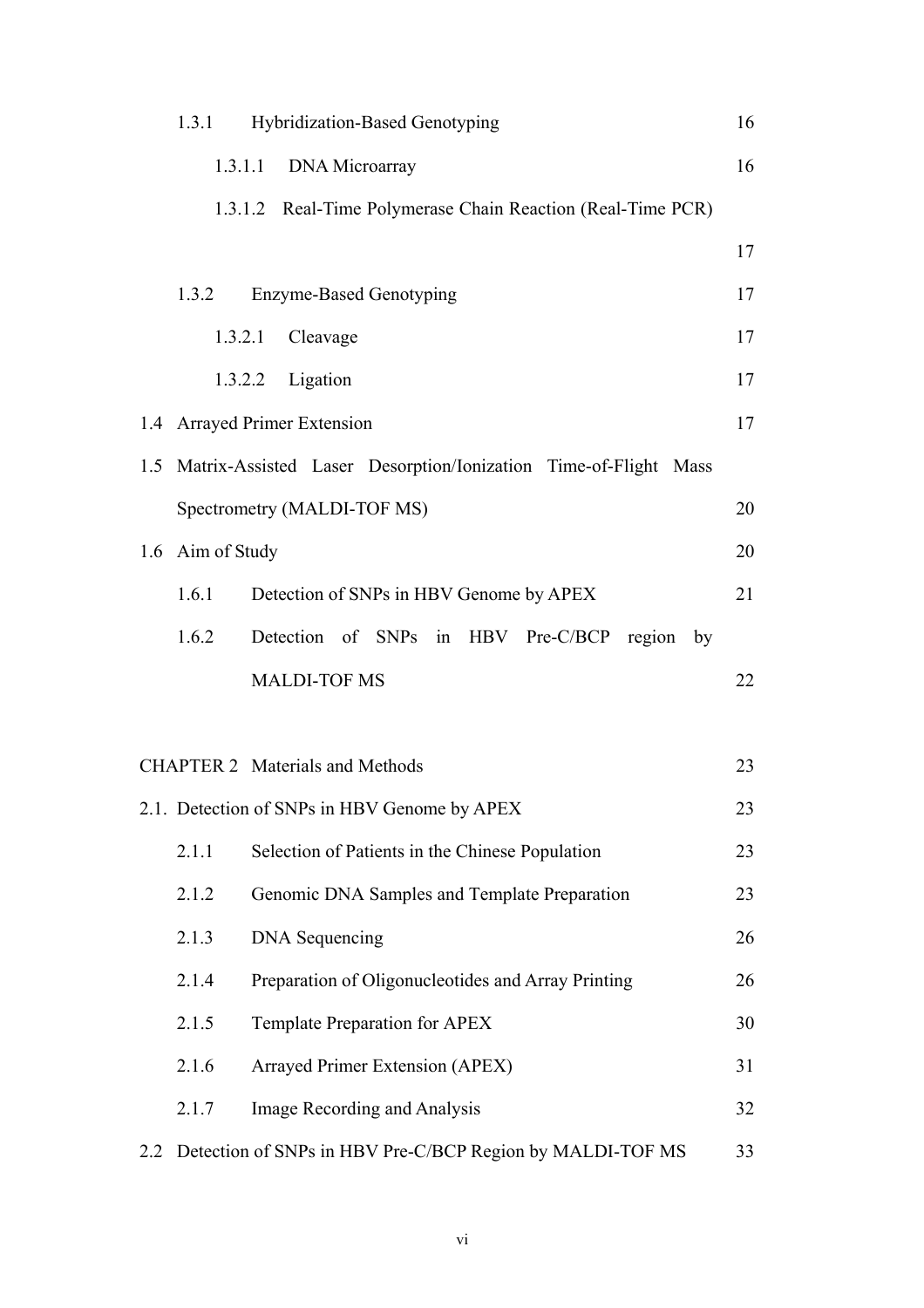|                                   | 2.2.1                    | Sample Selection and Preparation                              | 33 |
|-----------------------------------|--------------------------|---------------------------------------------------------------|----|
|                                   | 2.2.2                    | Genotyping Primers Extension Reaction                         | 33 |
| 2.2.3                             |                          | <b>MALDI-TOF Mass Spectrometry</b>                            | 33 |
|                                   |                          |                                                               |    |
|                                   | <b>CHAPTER 3 Results</b> |                                                               | 36 |
| 3.1                               |                          | Detection of SNPs in HBV Genome by APEX                       | 36 |
|                                   | 3.1.1                    | <b>Optimization of APEX Conditions</b>                        | 36 |
|                                   | 3.1.2                    | SNPs genotyping by Optimized APEX Conditions                  | 37 |
|                                   | 3.1.3                    | <b>HBV SNPs Detection</b>                                     | 43 |
|                                   | 3.1.4                    | Prevalence Study of HBV SNPs by APEX                          | 48 |
|                                   | 3.1.5                    | Detection of Coexistence of Wild-type and Mutant HBV by       |    |
|                                   |                          | <b>APEX</b>                                                   | 52 |
|                                   |                          | 3.2 Detection of SNPs in HBV Pre-C/BCP Region by MALDI-TOF MS | 54 |
|                                   | 3.2.1                    | <b>Acquisition of Mass Spectra</b>                            | 54 |
|                                   |                          |                                                               |    |
| <b>CHAPTER 4 Discussion</b><br>59 |                          |                                                               |    |
|                                   |                          | 4.1 Detection of SNPs in HBV Genome by APEX                   | 59 |
|                                   | 4.1.1                    | Features of APEX                                              | 59 |
|                                   | 4.1.2                    | Sensitivity and Specificity of APEX in Detecting SNPs in      |    |
|                                   |                          | <b>HBV</b> Genome                                             | 60 |
|                                   | 4.1.3                    | Study of SNPs in HBV Genome<br>Prevalence<br>and              |    |
|                                   |                          | Significances                                                 | 60 |
|                                   | 4.1.3.1                  | Pre-C/BCP Region                                              | 60 |
|                                   | 4.1.3.2                  | C gene                                                        | 61 |
|                                   | 4.1.3.3                  | S gene                                                        | 62 |